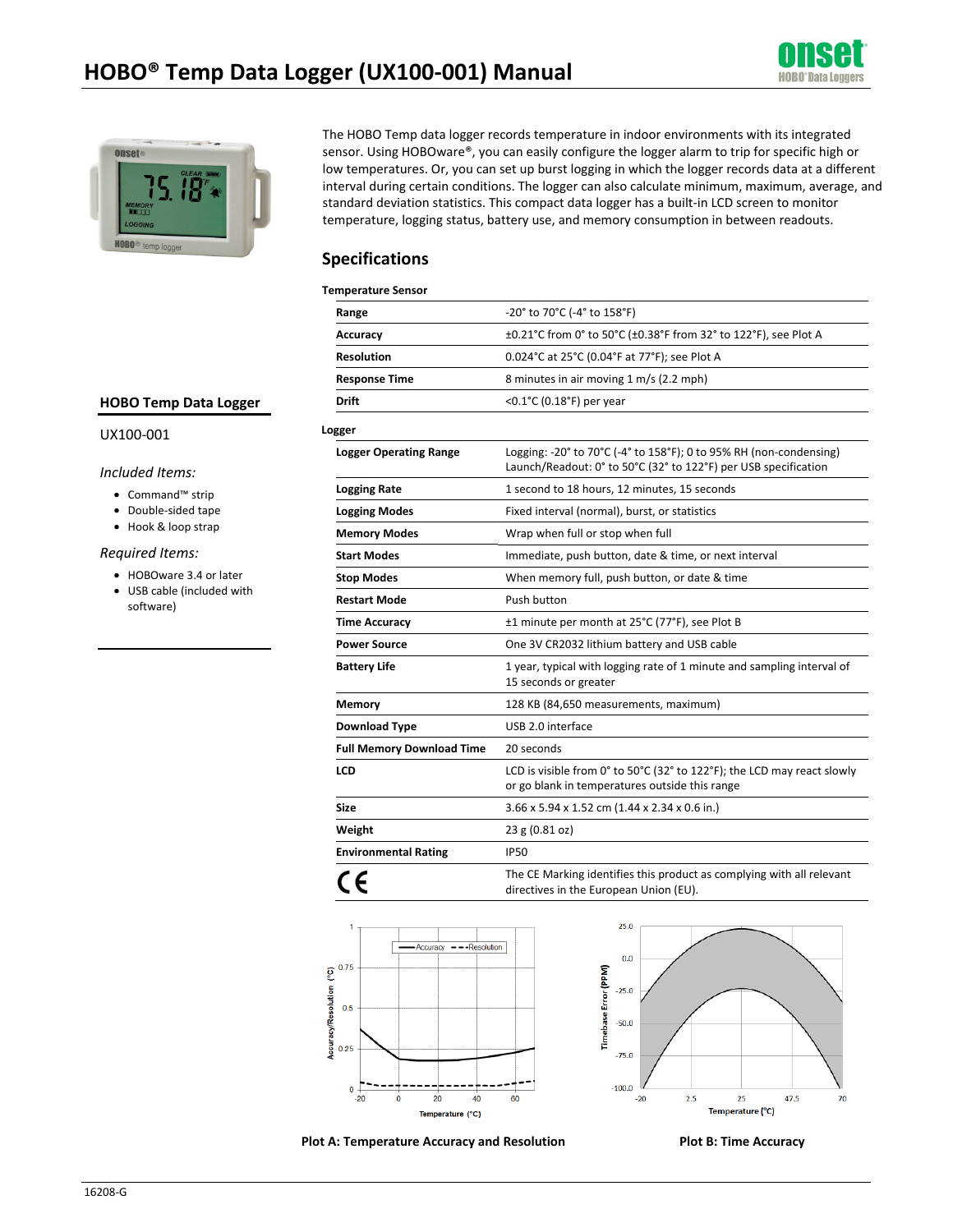# **Logger Components and Operation**



**Start/Stop Button:** Press this button for 3 seconds to start or stop logging data, or to resume logging on the next even logging interval. This requires configuring the logger in HOBOware with a push button start or stop, and with "Resume logging on next button push" selected (see *Setting up the Logger*). You can also press this button for 1 second to record an internal event (see *Recording Internal Logger Events*) or to turn the LCD screen on if the option to turn off the LCD has been enabled (see *Setting up the Logger*).

**Battery Tray:** Remove the battery tray on the top of the logger to access the logger battery (see *Battery Information*).

**Alarm/Stats Button**: Use this button to clear a tripped alarm (see *Setting up Alarms*) or to switch between statistics, alarm readings, and the current temperature reading.

**Temperature Sensor:** This sensor is located on the top of the logger case to the right of the Alarm/Stats button.

**Mounting Loops:** Use the two mounting loops to mount the logger with the hook-and-loop strap (see *Mounting the Logger*).

**USB Port:** Use this port (not visible in the diagram) to connect the logger to the computer or the HOBO U-Shuttle via USB cable (see *Setting up the Logger* and *Reading Out the Logger*).

**LCD Screen:** This logger is equipped with an LCD screen that displays details about the current status. This example shows all symbols illuminated on the LCD screen followed by definitions of each symbol in the table below.

|                   | <b>STARTSTOP</b><br><b>MEMORY</b><br><b>LOGGING</b>                                                               | <b>CLEAR</b><br>maxminavgsd <b>⊙al</b> m | n:s |  |
|-------------------|-------------------------------------------------------------------------------------------------------------------|------------------------------------------|-----|--|
| <b>LCD Symbol</b> | <b>Description</b>                                                                                                |                                          |     |  |
| START             | The logger is waiting to be launched. Press and<br>hold the Start/Stop button for 3 seconds to lau<br>the logger. |                                          |     |  |

| <b>STOP</b> | The logger has been launched with push button<br>stop enabled; press and hold the Start/Stop<br>button for 3 seconds to stop the logger. Note: If<br>you also launched the logger with a push button<br>start, this symbol will not appear on the display for<br>30 seconds. |
|-------------|------------------------------------------------------------------------------------------------------------------------------------------------------------------------------------------------------------------------------------------------------------------------------|
|             | The battery indicator shows the approximate                                                                                                                                                                                                                                  |

| <b>LCD Symbol</b>        | <b>Description</b>                                                                                                                                                                                                                                                                                                                                                                                                                                                                                                                                          |
|--------------------------|-------------------------------------------------------------------------------------------------------------------------------------------------------------------------------------------------------------------------------------------------------------------------------------------------------------------------------------------------------------------------------------------------------------------------------------------------------------------------------------------------------------------------------------------------------------|
|                          | battery power remaining.                                                                                                                                                                                                                                                                                                                                                                                                                                                                                                                                    |
| <b>MEMORY</b>            | The logger has been configured to stop logging<br>when memory fills. The memory bar indicates the<br>approximate space remaining in the logger to<br>record data. When first launched, all five segments<br>in the bar will be empty. In this example, the<br>logger memory is almost full (only one segment in<br>the memory bar is empty).                                                                                                                                                                                                                |
| <b>MEMORY</b><br>JUUUU - | The logger has been configured to never stop<br>logging (wrapping). The logger will continue<br>recording data indefinitely, with newest data<br>overwriting the oldest data. When first launched,<br>all five segments in the memory bar will be empty.<br>In this example, the memory is full (all five<br>segments are filled in) and new data is now<br>overwriting the oldest data. This will continue until<br>the logger is stopped or the battery runs out.                                                                                         |
| <b>LOGGING</b>           | The logger is currently logging.                                                                                                                                                                                                                                                                                                                                                                                                                                                                                                                            |
|                          | A sensor reading is above or below the high or low<br>alarm that you configured. Press and release the<br>Alarm/Stats button until the "alm" symbol<br>(described below) is displayed on the screen. This<br>symbol at left will clear depending on how alarms<br>were configured in HOBOware. If the alarm was<br>configured to clear when the logger is relaunched,<br>this symbol will remain on the LCD. Otherwise, it<br>will clear when the sensor reading is back within<br>the alarm limits or by pressing the Alarm/Stats<br>button for 3 seconds. |
| <b>CLEAR</b>             | An alarm is ready to be cleared. This will only<br>appear if "Cleared with button press" was selected<br>in the HOBOware alarm settings. Press the<br>Alarm/Stats button for 3 seconds to clear the<br>alarm.                                                                                                                                                                                                                                                                                                                                               |
| max<br>min<br>avg<br>sdo | These symbols show the maximum, minimum,<br>average, and standard deviation values most<br>recently calculated for the logger (if the logging<br>mode has been set to Statistics in HOBOware).<br>Press the Alarm/Stats button for 1 second to cycle<br>through each of the available statistics and then<br>back to the current temperature (or to the alarm<br>value if applicable).                                                                                                                                                                      |
| alm                      | This is the sensor reading that tripped the alarm<br>Press the Alarm/Stats button to view this reading.<br>Press the Alarm/Stats button again to cycle<br>through any statistics (defined above) and<br>ultimately back to the current temperature.                                                                                                                                                                                                                                                                                                         |
| 802°                     | This is an example of a temperature reading.<br>Temperature units are determined by the settings<br>in HOBOware. To switch between Celsius and<br>Fahrenheit, change the Display Preferences in<br>HOBOware before launching the logger.                                                                                                                                                                                                                                                                                                                    |
| 0538 m:s                 | The logger has been configured to start logging on<br>a particular date/time. The display will count down<br>in days, hours, minutes, and seconds until logging<br>begins. In this example, 5 minutes and 38 seconds<br>remain until logging will begin.                                                                                                                                                                                                                                                                                                    |
| LoAd                     | The launch settings are being loaded onto the<br>logger from HOBOware. Do not disconnect the<br>USB cable during this process.                                                                                                                                                                                                                                                                                                                                                                                                                              |
| Err                      | An error occurred while loading the launch<br>configurations onto the logger from HOBOware.<br>Make sure the USB cable is connected to both the<br>logger and the computer and try launching again.                                                                                                                                                                                                                                                                                                                                                         |
| StoP                     | The logger has been stopped with HOBOware or<br>because the memory is full.                                                                                                                                                                                                                                                                                                                                                                                                                                                                                 |

to launch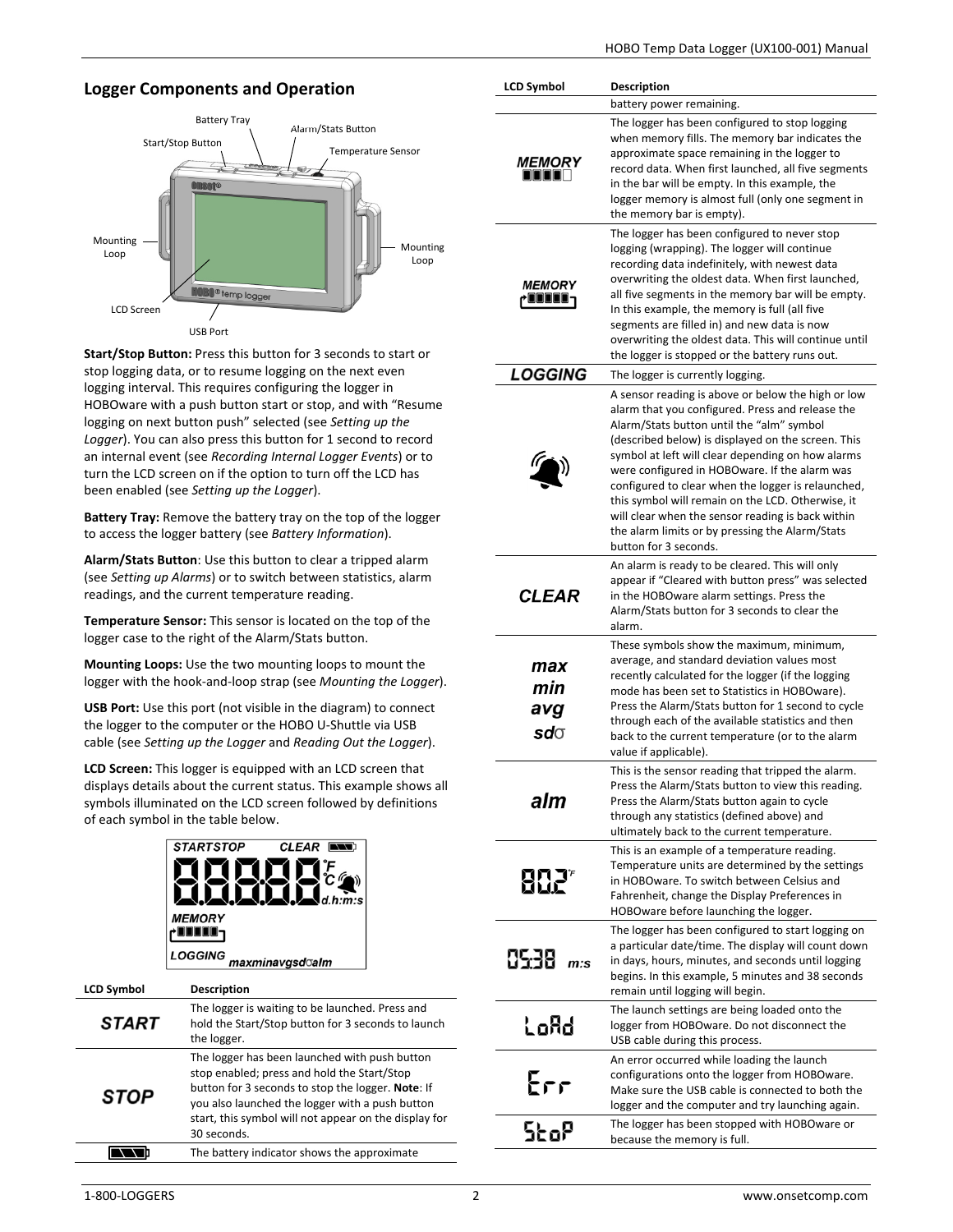#### **Notes:**

- You can disable the LCD screen when logging. Select "Turn LCD off" when setting up the logger as described in the next section. When this option is enabled, you can still temporarily view the LCD screen by pushing the Start/Stop button for 1 second. The LCD will then remain on for 10 minutes.
- The LCD screen refreshes every 15 seconds regardless of the logging interval selected in HOBOware. If you choose a logging interval less than 15 seconds, the data will be recorded at the faster interval, but the temperature readings will only be updated on the screen every 15 seconds.
- When the logger has stopped logging, the LCD screen will remain on until the logger is offloaded to a computer or HOBO U-Shuttle (unless launched with the "Turn LCD off" option). Once the logger has been offloaded and disconnected from the computer, the LCD will turn off automatically after 2 hours. The LCD will turn back on the next time the logger is connected to the computer.

## **Setting up the Logger**

Use HOBOware to set up the logger, including setting alarms, selecting the options to start and stop logging, and choosing a logging mode.

**1. Connect the logger and open the Launch Logger window**. To connect the logger to a computer, use the USB cable provided. Click the Launch icon on the HOBOware toolbar or select Launch from the Device menu. The temperature sensor is automatically selected for logging. Type a label for the sensor if desired.

|                                | Name: 10243697                                                                           |  |
|--------------------------------|------------------------------------------------------------------------------------------|--|
| Status                         | Serial Number: 10243697<br>Deployment Number: 2                                          |  |
|                                | Battery Level: 100 %                                                                     |  |
| <b>Sensors</b>                 |                                                                                          |  |
| Configure Sensors to Log:      |                                                                                          |  |
|                                | Alarms<br>ta)<br>$\sqrt{1}$ ) Temperature <enter here="" label=""><br/>T Filters</enter> |  |
| 2) Logger's Battery Voltage    |                                                                                          |  |
| <b>Deployment</b>              |                                                                                          |  |
| Logging Interval: 10 seconds v |                                                                                          |  |
|                                | Logging Mode: Fixed Interval v                                                           |  |
| Logging Duration: 10.1 days    |                                                                                          |  |
| Start Logging: Now             | $-10:14:23$ AM                                                                           |  |
|                                | Stop Logging: © When memory fills ©<br>Never (wrap when full)                            |  |
|                                | <b>Push Button</b>                                                                       |  |
|                                | After 1 day                                                                              |  |
| Options:                       | Turn LCD off                                                                             |  |

**Important:** USB 2.0 specifications do not guarantee operation outside the range of 0°C (32°F) to 50°C (122°F).

**2. Set up alarms (optional).** Click the Alarms button if you want to configure an alarm to trip when the temperature is above or below a value you specify. See *Setting up Alarms* for details.

- **3. Configure filters (optional).** Click the Filters button to create additional filtered data series. Any filtered series will be available automatically upon reading out the logger.
- **4. Select the Logging Interval.** Select a logging interval from 1 second to a maximum of 18 hours, 12 minutes, and 15 seconds.
- **5. Select the Logging Mode**:
	- **Fixed Interval.** In Fixed Interval mode, data will always be recorded at the regular logging interval set in the previous step. This is the default setting.
	- **Burst.** In Burst mode, logging will occur at a different interval when a specified condition is met. See *Burst Logging* for more information.
	- **Statistics.** In Statistics mode, maximum, minimum, average, and standard deviation statistics are calculated for the temperature during logging, sampling at an interval you specify. See *Statistics* for more information.

### **6. Choose when to start logging:**

- **Now.** Logging begins immediately.
- **At Interval.** Logging will begin at the next even interval as determined by the selected logging interval.
- **On Date/Time.** Logging will begin at a date and time you specify.
- **Push Button.** Logging will begin once you press the Start/Stop logging button for 3 seconds.

### **7. Choose when to stop logging:**

- **When Memory Fills.** Logging will end once the logger memory is full.
- **Never (Wrap When Full).** The logger will continue recording data indefinitely, with newest data overwriting the oldest. This option is not available if Burst is selected for the Logging Mode.
- **Push Button.** Logging will end once you press the Start/Stop logging button for 3 seconds. Note that if you also choose Push Button to start logging, then you will not be able to stop logging until 30 seconds after logging begins.

If you select the Push Button setting, then you also have the option to select "Allow button restart." This allows you to stop and then restart logging during the deployment by pushing the Start/Stop button on the logger for 3 seconds.

**Important:** When "Allow button restart" is selected and you use the Start/Stop button to stop and restart logging, logging will restart on the next even logging interval, not at the time the button was pushed. For example, a logger started logging at 7:00 AM with a logging interval set to 1 hour. If you press the Start/Stop button to stop the logger at 8:45 AM and then press the button again at 10:15 AM, logging will not begin immediately at 10:15. Instead, logging will begin again at 11:00 AM, which is the next even interval time based on your 1-hour logging interval. Therefore, depending on the logging interval, the gap between the time you press the button to resume logging and the time actual logging begins could be significant. The faster the logging interval, the less time will elapse before logging resumes.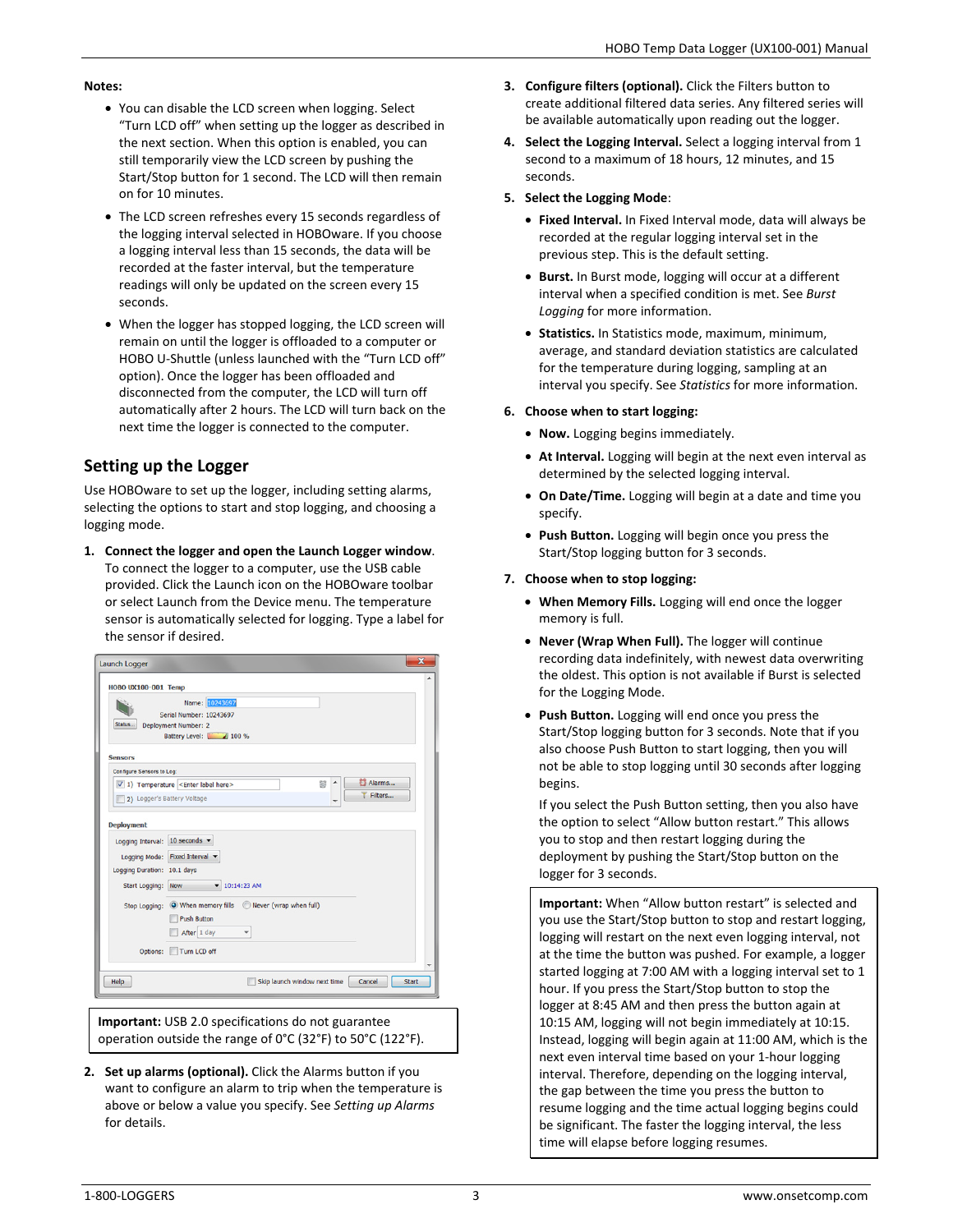- **Specific Stop Date.** Logging will end at a date and time you specify. Note that if you also configure the logger for a Push Button stop and to "Allow button restart," then the logger will stop logging at the date you select regardless of how many times you stop and restart the logger with the Start/Stop button.
- **8. Choose whether to keep the LCD on or off.** By default, the LCD will always remain on while logging. If you select the "Turn LCD off" checkbox, the LCD will not show the current readings, status, or other information while the logger is logging. You will, however, be able to temporarily turn the LCD screen on by pressing the Start/Stop button for 1 second if you select this option.
- **9. Click the Start button to launch the logger.** Disconnect the logger from the computer and deploy it using the mounting materials (see *Mounting the Logger*). After logging begins, you can read out the logger at any time (see *Reading Out the Logger* for details).

## **Setting up Alarms**

You can set an alarm to trip on the logger when a sensor reading rises above or falls below a specified value. To set an alarm:

- 1. Click the Alarms button from the Launch Logger window. If the Alarms button is disabled, make sure the Logging Mode is not set to Burst. (Alarms can only be configured if the logger is in Normal or Statistics mode.)
- 2. Select the High Alarm checkbox if you want an alarm to trip when the temperature rises above the high alarm value. Type the reading next to the High Alarm checkbox or drag the red upper slider in the Configure Alarms window.

|                                                                                                                                 | <b>Sensor Alarm Settings</b>                                     |                                                                                                                                                                       |
|---------------------------------------------------------------------------------------------------------------------------------|------------------------------------------------------------------|-----------------------------------------------------------------------------------------------------------------------------------------------------------------------|
| Sensor: Temperature (°F) 3                                                                                                      | Relative Humidity (%)                                            |                                                                                                                                                                       |
| <b>Enable Alarms:</b><br>High Alarm 85.000<br>Low Alarm 32.000<br>" Alarm value is set to closest<br>value supported by logger. | Max: 158,000 °F<br>Min: -4.000.9F                                | <b>Duration of out-of-range samples</b><br>displayed before alarm is raised.<br>+ 00 Hr 00 Min                                                                        |
|                                                                                                                                 | samples (selected above).<br>number of samples (selected above). | Cumulative: Raise alarm when sensor is out-of-range for a particular number of<br>Consecutive: Raise alarm when sensor is out-of-range consecutively for a particular |
|                                                                                                                                 |                                                                  |                                                                                                                                                                       |
| <b>Additional Alarm Settings</b>                                                                                                |                                                                  |                                                                                                                                                                       |

- 3. Select the Low Alarm checkbox if you want an alarm to trip when the temperature falls below the low alarm value. Type the reading next to the Low Alarm checkbox or drag the blue lower slider.
- 4. Set the duration before an alarm is tripped.
- 5. Select either Cumulative or Consecutive. If you select Cumulative, then the alarm will trip when the time the sensor is out of range over the course of the deployment is equal to the selected duration. If you select Consecutive,

then the alarm will trip when the time the sensor is continuously out of range is equal to the selected duration. For example, the high alarm for temperature is set to 85°F and the duration is set to 30 minutes. If Cumulative is selected, then an alarm will trip once a sensor reading has been at or above 85°F for a total of 30 minutes since the logger was configured; specifically, this could be 15 minutes above 85°F in the morning and then 15 minutes above 85°F again in the afternoon. If Consecutive is selected, then an alarm will trip only if all sensor readings are 85°F or above for a continuous 30-minute period.

6. Choose how long the logger should maintain the sensor alarm once it has tripped. Select "Host has relaunched logger" if you want the alarm to remain visible on the LCD until the next time you relaunch the logger. Select "Sensor reading within limits" if you want the alarm to clear once the sensor reading returns to the normal range between the high and low alarm limits. Select "Cleared with button press" if you want the alarm to remain on until you press the Alarm/Stats button on the logger.

7. Click OK to save alarm settings.

#### **Notes:**

- Once the logger is launched, alarms will trip as determined by these settings. Logger alarms will display on the LCD screen. Note that the alarm limits are only checked when the logger's LCD screen refreshes every 15 seconds.
- The actual values for the high and low alarm limits are set to the closest value supported by the logger. For example, the closest value to 85°F that the UX100 series logger can record is 84.990°F and the closest value to 32°F is 32.043°F. In addition, alarms can trip or clear when the sensor reading is within the logger specifications of 0.02°C resolution. This means the value that triggers the alarm may differ slightly than the value entered. For example, if the High Alarm is set to 75.999°F, the alarm can trip when the sensor reading is 75.994°F (which is within the 0.02°C resolution).
- When you read out the logger, high and low alarm levels will be displayed on the plot along with "Chan 1 Alarm Tripped" and "Chan 1 Alarm Cleared" events showing when the temperature alarm tripped and cleared. The "Chan 1 Alarm Cleared" event contains the value that was furthest out of range for the sensor before the alarm cleared (see the Points table for the actual value).

## **Burst Logging**

Burst logging is a logging mode that allows you to set up more frequent logging when a specified condition is met. For example, let's say the logger is recording data at a 5-minute logging interval and burst logging is configured to log every 10 seconds when the temperature goes above 85°F (the high limit) or falls below 32°F (the low limit). This means the logger will record data every 5 minutes as long as the temperature remains between 85°F and 32°F. Once the temperature reaches 90°F, for example, the logger will switch to the faster logging rate and record data every 10 seconds until the temperature falls back below the high limit (or 85°F in this case). At that time, logging then resumes every 5 minutes at the normal logging interval. Similarly, if the temperature falls to 30°F, for example, then the logger would switch to burst logging mode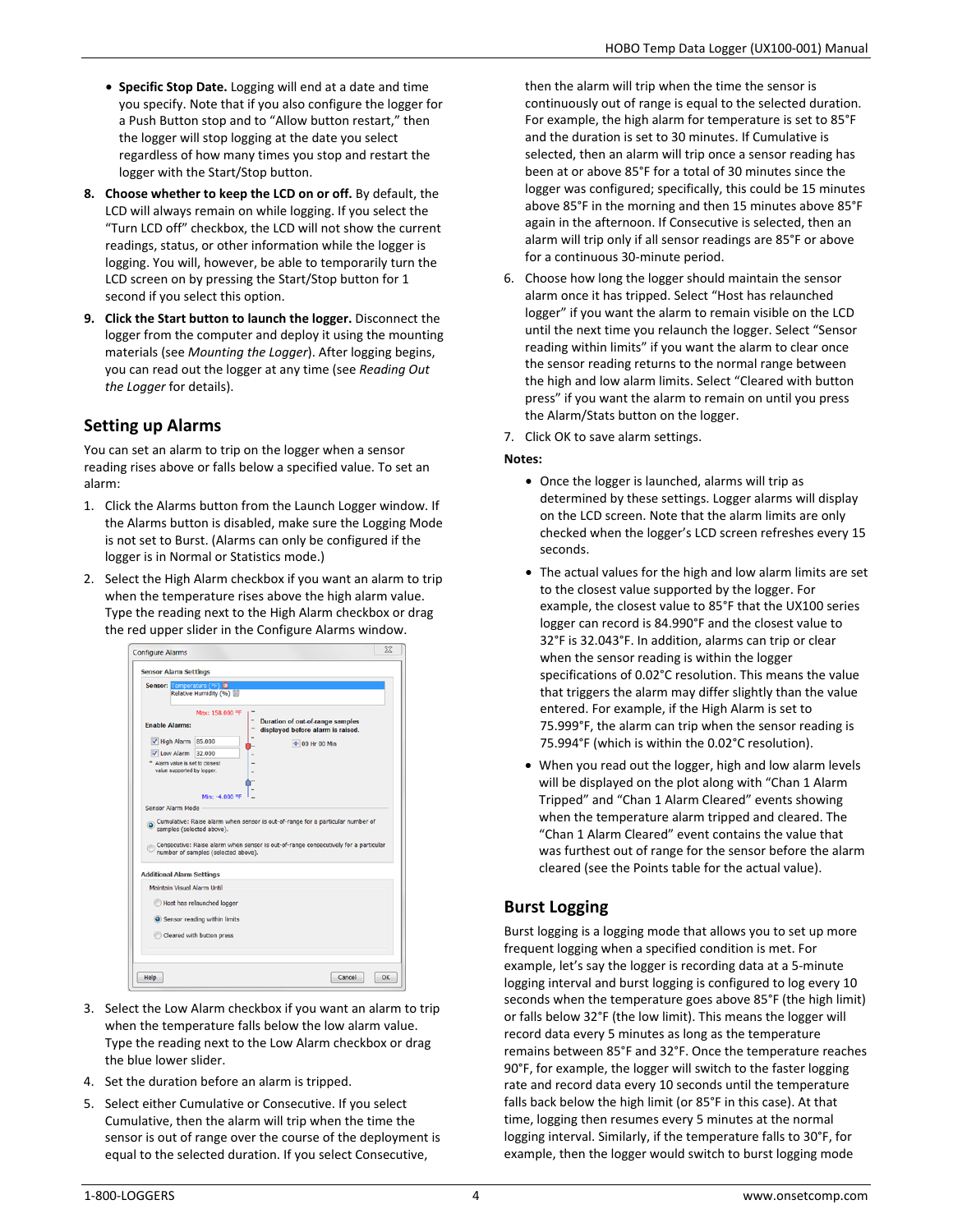again and record data every 10 seconds. Once the temperature rises back to 32°F, the logger will then return to normal mode, logging every 5 minutes.

To set up burst logging:

- 1. Select Burst for Logging Mode in the Launch Logger window. If Burst has already been configured for this logger, click the Edit button in the Launch Logger window. Note that you cannot set up alarms with burst logging. You also cannot select the Stop Logging option "Never (wrap when full)" if burst logging is configured.
- 2. In the Burst Logging window, select the High Limit checkbox if you want to set up a condition in which burst logging will occur when the sensor reading rises above the high limit value. Type in the value or drag the red upper slider.

|                                     | While any of these condition(s) are met:                           |  |
|-------------------------------------|--------------------------------------------------------------------|--|
| Sensor: Temperature (°F)            |                                                                    |  |
|                                     | Max: 158,000 °F                                                    |  |
|                                     |                                                                    |  |
| $\triangledown$ High Limit 85.000   |                                                                    |  |
| $\sqrt{}$ Low Limit 32.000          |                                                                    |  |
| * Limit value(s) are set to closest |                                                                    |  |
| value supported by logger.          |                                                                    |  |
|                                     |                                                                    |  |
|                                     | Min: -4,000 °F                                                     |  |
|                                     | Log data at the burst logging interval:                            |  |
|                                     |                                                                    |  |
|                                     |                                                                    |  |
| 1 second $\blacktriangledown$       |                                                                    |  |
|                                     | The burst logging interval must be less than the logging interval. |  |
| Logging Interval: 10 seconds        |                                                                    |  |
|                                     | Logging Duration: 1.0 days minimum                                 |  |

- 3. Select the Low Limit checkbox if you want to set up a condition in which burst logging will occur when the sensor reading falls below the low limit value. Type in the value or drag the blue lower slider.
- 4. Set the burst logging interval, which must be less than the logging interval. Select either a preset burst logging interval or select Custom and enter your own interval. Keep in mind that the more frequent the burst logging rate, the greater the impact on battery life and the shorter the logging duration.
- 5. Click OK when done. This will return you to the Launch Logger window. Click the Edit button next to Logging Mode in the Launch Logger window to make additional changes.

#### **Notes:**

- Once the logger is launched, the high and low burst logging limits are only checked when the logger's LCD screen refreshes once every 15 seconds. Therefore, if you set the logging interval to less than 15 seconds and the sensor reading falls outside the limits, the burst logging will not begin until the next 15-second refresh cycle.
- The actual values for the burst logging limits are set to the closest value supported by the logger. For example, the closest value to 85°F that the logger can record is 84.990°F and the closest value to 32°F is 32.043°F.
- Burst logging mode can begin or end when the sensor reading is within the logger specifications of 0.02°C resolution. This means the value that triggers burst logging may differ slightly than the value entered. For example, if the high limit for a temperature alarm is set to 75.999°F, burst logging can start when the sensor reading is 75.994°F (which is within the 0.02°C resolution).
- Once the high or low condition clears, the logging interval time will be calculated using the last recorded data point in burst logging mode, not the last data point recorded in "normal mode." For example, let's assume the logger has a 10-minute logging interval and logged a data point at 9:05. Then, the high limit was surpassed and burst logging began at 9:06. Burst logging then continued until 9:12 when the sensor reading fell back below the high limit. Now back in normal mode, the next logging interval will be 10 minutes from the last burst logging point, or 9:22 in this case. If burst logging had not occurred, the next data point would have been at 9:15.
- A New Interval event will appear on the plot (if you select events for plotting in the Plot Setup window) each time the logger enters or exits burst logging mode.

## **Statistics**

Statistics is a logging mode in which the logger calculates maximum, minimum, average, and standard deviation statistics during logging, recording the results at each logging interval based on samples taken at a rate you specify. This will result in up to four additional series per sensor that record the following information at each logging interval:

- The maximum, or highest, sampled value,
- The minimum, or lowest, sampled value,
- An average of all sampled values, and
- The standard deviation from the average for all sampled values.

For example, let's say the logging interval is set to 5 minutes and the sampling interval is set to 30 seconds (with maximum, minimum, average, and standard deviation all enabled). Once logging begins, the logger will measure and record the actual temperature sensor values every 5 minutes. In addition, the logger will take a temperature sample every 30 seconds and temporarily store it in memory. The logger will then calculate the maximum, minimum, average, and standard deviation using the samples gathered over the previous 5-minute period and log the resulting value(s). When reading out the logger, this would result in 5 data series: one temperature series (with data logged every 5 minutes) plus four maximum, minimum, average, and standard deviation series (with values calculated and logged every 5 minutes based on the 30-second sampling).

#### To set up statistics:

- 1. Select Statistics for Logging Mode in the Launch Logger window. If Statistics has already been configured for this logger, click the Edit button in the Launch Logger window.
- 2. Click the Maximum, Minimum, Average, and Standard Deviation checkboxes for each of the statistics you want to calculate during logging. Note that Average is automatically enabled when selecting Standard Deviation. In addition, the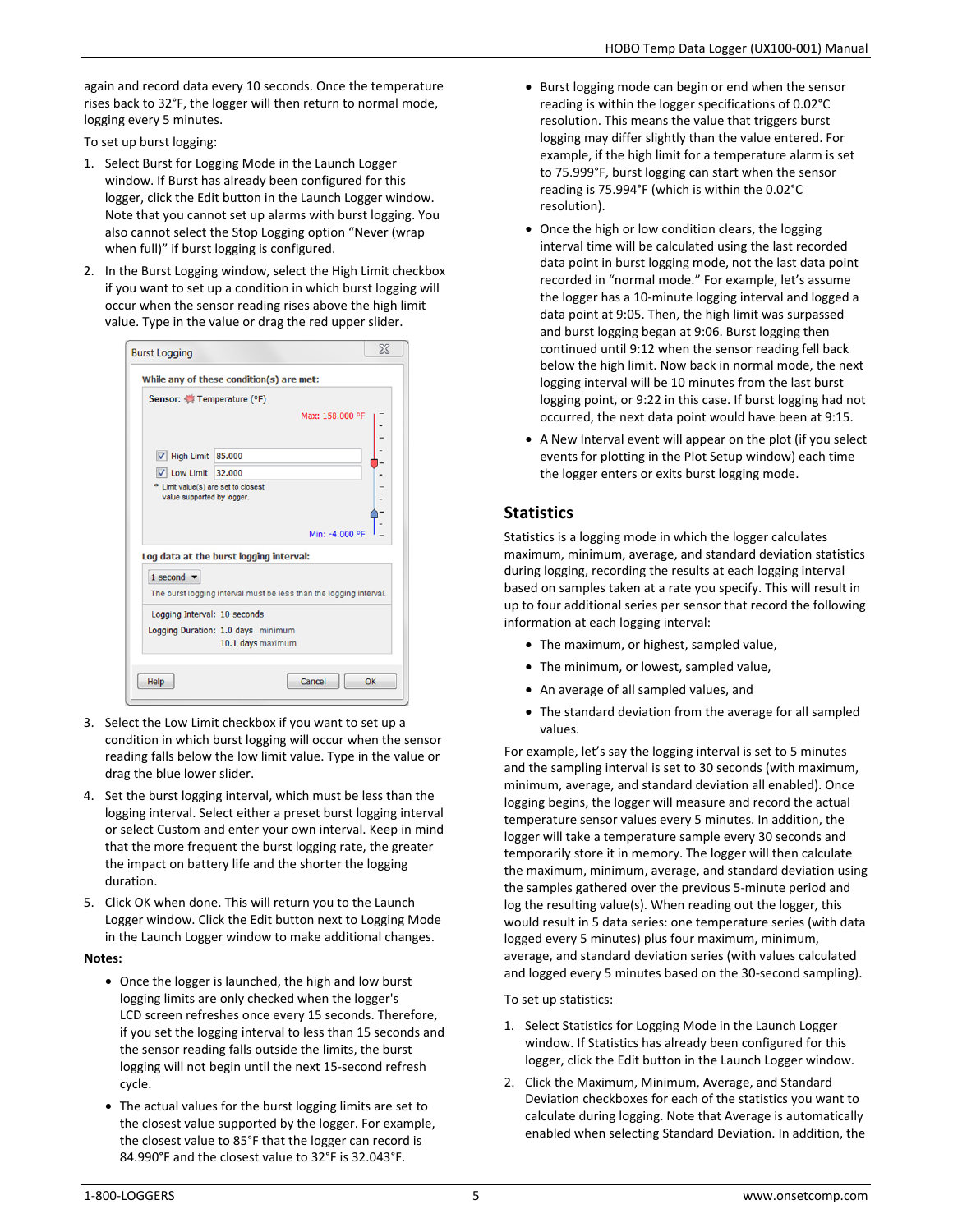more statistics you record, the shorter the logger duration and the more memory is required.

|                                   |                                         | How does Statistics differ from Filters?                                      |
|-----------------------------------|-----------------------------------------|-------------------------------------------------------------------------------|
| For each enabled sensor, log the: |                                         |                                                                               |
| V Maximum                         |                                         |                                                                               |
| $\sqrt{}$ Minimum                 |                                         |                                                                               |
| $\sqrt{\phantom{a}}$ Average      |                                         |                                                                               |
|                                   | V Standard Deviation (requires Average) |                                                                               |
|                                   |                                         |                                                                               |
| Sampling every: 30 seconds ▼      |                                         |                                                                               |
|                                   |                                         | The sampling interval must be less than and a factor of the logging interval. |
|                                   |                                         |                                                                               |
| Logging Interval: 1 minute        |                                         |                                                                               |
| Logging Duration: 10.7 days       |                                         |                                                                               |
|                                   |                                         |                                                                               |

- 3. Set the sampling interval, which must be less than and a factor of the logging interval. Choose either a preset sampling interval or select Custom and enter your own sampling interval. Keep in mind that the more frequent the sampling rate, the greater the impact on battery life.
- 4. Click OK when done. This will return you to the Launch Logger window. Click the Edit button next to Logging Mode in the Launch Logger window to make additional changes.

Once logging begins, click the Alarm/Stats button on the logger to cycle through the current maximum, minimum, average, and standard deviation data on the LCD screen. You can plot the statistics series once you read out the logger.

## **Reading Out the Logger**

There are two options for reading out the logger: connect it to the computer with a USB cable and read out it with HOBOware, or connect it to a HOBO U-Shuttle (U-DT-1, firmware version 1.18m030 or higher) and then offload the data files from the U-Shuttle to HOBOware. Refer to the HOBOware Help for more details.

# **Recording Internal Logger Events**

The logger records the following internal events to track logger operation and status. You can plot these events in HOBOware after reading out the logger and opening the data file.

| <b>Internal Event Name</b>      | <b>Definition</b>                                                                                                                                    |
|---------------------------------|------------------------------------------------------------------------------------------------------------------------------------------------------|
| <b>Host Connected</b>           | The logger was connected to the computer.                                                                                                            |
| Started                         | The Start/Stop button was pressed to begin<br>logging.                                                                                               |
| Stopped                         | The logger received a command to stop<br>recording data (from HOBOware or by<br>pushing the Start/Stop button).                                      |
| <b>Button Up/Button</b><br>Down | The Start/Stop button was pressed for<br>1 second.                                                                                                   |
| Chan 1 Alarm<br>Tripped         | A temperature alarm has tripped.                                                                                                                     |
| Chan 1 Alarm<br>Cleared         | A temperature alarm has cleared. This event<br>also contains the value that was furthest out<br>of range for the sensor before the alarm<br>cleared. |
| New Interval                    | The logger has entered or exited burst<br>logging mode.                                                                                              |
| Safe Shutdown                   | The battery level dropped below 2.5 V; the<br>logger performs a safe shutdown.                                                                       |

## **Mounting the Logger**

There are several ways to mount the logger using the materials included:

- Use the four built-in magnets on the back of the logger to mount it to a magnetic surface.
- Attach the Command strip to the back of the logger to mount it a wall or other flat surface.
- Use the double-sided tape to affix the logger to a surface.
- Insert the hook-and-loop strap through the mounting loops on both sides of the logger to mount it to a curved surface, such as a pipe or tubing.

## **Protecting the Logger**

The logger is designed for indoor use and can be permanently damaged by corrosion if it gets wet. Protect it from condensation. If the message FAIL CLK appears on the LCD screen, there was a failure with the internal logger clock possibly due to condensation. Remove the battery immediately and dry the circuit board.

**Note: Static electricity may cause the logger to stop logging.** The logger has been tested to 8 KV, but avoid electrostatic discharge by grounding yourself to protect the logger. For more information, search for "static discharge" in the FAQ section on onsetcomp.com.

# **Battery Information**

The logger contains a 3V CR2032 battery (HRB-TEMP). Expected battery life varies based on the ambient temperature where the logger is deployed, the logging or sampling interval, frequency of offloading to the computer, if burst or statistics logging modes are active, and battery performance. A new battery typically lasts 1 year with logging intervals greater than 1 minute. Deployments in extremely cold or hot temperatures, a logging interval faster than 1 minute, or a sampling interval faster than 15 seconds can impact battery life. Estimates are not guaranteed due to uncertainties in initial battery conditions and operating environment.

The logger can also be powered by the USB cable when the remaining battery voltage is too low for it to continue logging. Connect the logger to the computer, click the Readout button on the toolbar, and save the data as prompted. Replace the battery before launching the logger again.

To replace the battery:

1. Holding the logger with the LCD screen facing up, pull the battery tray out of the logger housing.